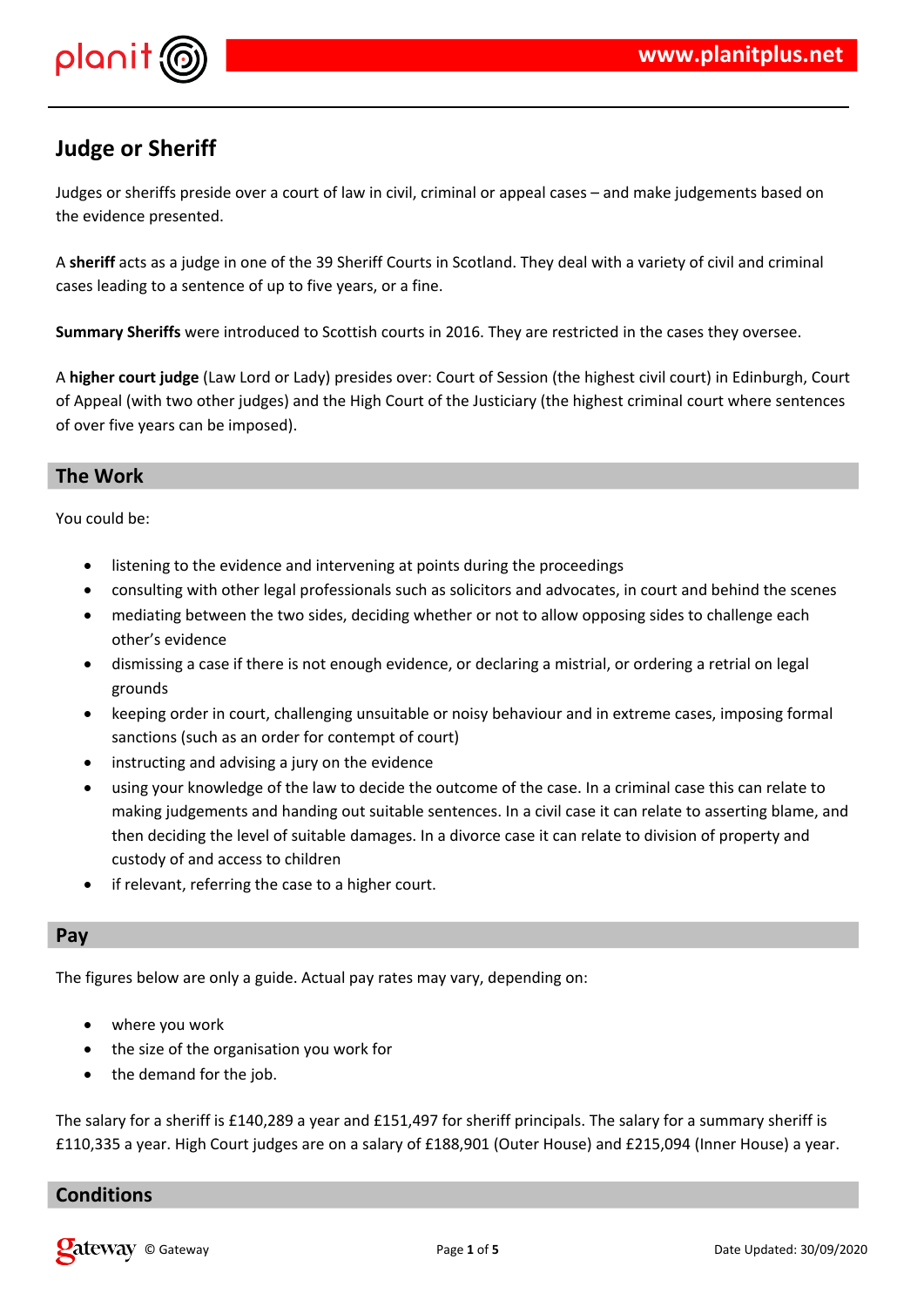| $\overline{2}$                       |                | $\#$         |                  | $\&$                                                                               |                           |                                  |                 |                            |            |                              |
|--------------------------------------|----------------|--------------|------------------|------------------------------------------------------------------------------------|---------------------------|----------------------------------|-----------------|----------------------------|------------|------------------------------|
| $\overline{2}$<br>$\pmb{\mathsf{l}}$ |                |              |                  |                                                                                    |                           | $\mathbf{I}$<br>$\frac{1}{8}$    |                 |                            |            |                              |
| $\overline{2}$<br>$\mathbf{I}$       | $\%$           |              |                  | $\pmb{\mathsf{I}}$ !                                                               |                           |                                  |                 | - %                        | $\sqrt{2}$ | $\pmb{8}$                    |
| $\star$                              | $\#$           | $\%$         |                  |                                                                                    | $\&$                      |                                  |                 |                            |            |                              |
| $\overline{c}$                       |                | $!$ #        |                  | $\pmb{\mathsf{l}}$<br>$\mathbf{I}% _{0}=\mathbf{I}_{\mathrm{Cov}}\times\mathbf{R}$ |                           |                                  |                 |                            |            |                              |
|                                      |                | $\&$         |                  |                                                                                    |                           |                                  |                 |                            |            |                              |
|                                      |                |              |                  |                                                                                    |                           |                                  |                 |                            |            |                              |
|                                      | Ţ              |              |                  |                                                                                    |                           |                                  |                 |                            |            |                              |
| $=$                                  |                | $\mathbf 1$  | $\mathcal{L}$    | \$                                                                                 |                           |                                  | $\mathcal{A}_b$ | +                          | $\gamma$   |                              |
|                                      |                |              |                  | $\qquad \qquad$                                                                    |                           | $>$ )                            | $\overline{(}$  | $\big)$<br>$\mathbf{1}$    |            | $\boldsymbol{\mathcal{S}}$   |
| $\star$                              |                |              | $\%$             | $\,$ $\,$                                                                          | $\mathbf{I}$              | $\overline{?}$<br>$\overline{(}$ |                 |                            | $\%$       |                              |
| $\boldsymbol{\mathsf{S}}$            |                |              | H                | I                                                                                  | /8                        |                                  |                 |                            |            |                              |
| $\equiv$                             | $\%$           | $\%$         | Ţ                | \$                                                                                 |                           |                                  | $\&$            |                            |            |                              |
| $\overline{5}$                       | $\%$           | $\mathbf{I}$ | $\blacksquare$   |                                                                                    | $\%$                      |                                  |                 | - $@$                      |            | $\prod_{i=1}^n \mathbb{Z}_p$ |
|                                      | Ţ              |              |                  |                                                                                    |                           | $\pmb{\&}$<br>$\mathbf{I}$       | $\star$         | $-0$ '*+/                  |            |                              |
| $\mathbf{0}$                         |                | $\star$      | $0'$ *           | $\mathbf{I}$                                                                       |                           |                                  | $\%$            |                            | $\%$       | Ţ                            |
|                                      | $\&$           |              |                  |                                                                                    |                           |                                  |                 |                            |            |                              |
| @                                    |                |              | Ţ                | 8 A!                                                                               |                           |                                  |                 | $\#$                       | & 0 $@^*$  |                              |
|                                      | $\sf B$        | $\mathbf{I}$ |                  |                                                                                    | $\boldsymbol{\mathsf{S}}$ | $\%$                             |                 |                            | $\pmb{8}$  |                              |
| $^\copyright$                        |                | $\ldots$ ?   |                  | J.                                                                                 | 8                         | $\therefore$ 1                   | $\mathbf{I}$    | %<br>$\overline{?}$        |            | $2\&$                        |
|                                      | $\overline{1}$ |              | $\pmb{0}$        |                                                                                    |                           | $\sf B$                          |                 | $\equiv$                   |            |                              |
|                                      |                | % \$ C       | $\mathbf{R}$ : & |                                                                                    |                           |                                  |                 |                            |            |                              |
| $\star$                              |                |              |                  | $\sf B$                                                                            |                           |                                  | $\mathsf C$     | $^{\prime}$ – $\mathbf{l}$ | $\star$    |                              |
|                                      |                |              |                  |                                                                                    |                           |                                  |                 |                            |            |                              |
| $\#$                                 | Ţ              |              |                  |                                                                                    |                           |                                  |                 |                            |            |                              |

 $\overline{c}$ 

 $\%$ 

 $\%$  $\frac{1}{2}$  $\frac{1}{2}$  $\sim11$  $\frac{1}{6}$  % #  $\%$  $\%$  $\frac{1}{2}$  $\sf B$  $\#$  $\%$  $#$  $\frac{1}{2}$  $# B$  $#$  $\frac{1}{2}$  $\overline{\mathbf{4}}$ %  $\frac{6}{9}$  $\%$  $\bar{1}$  $\&$  $\#$ 

 $\overline{c}$ 

 $\mathfrak s$  $\mathbf{I}$  $\bar{1}\bar{1}$  $\#$ 

 $\frac{1}{2}$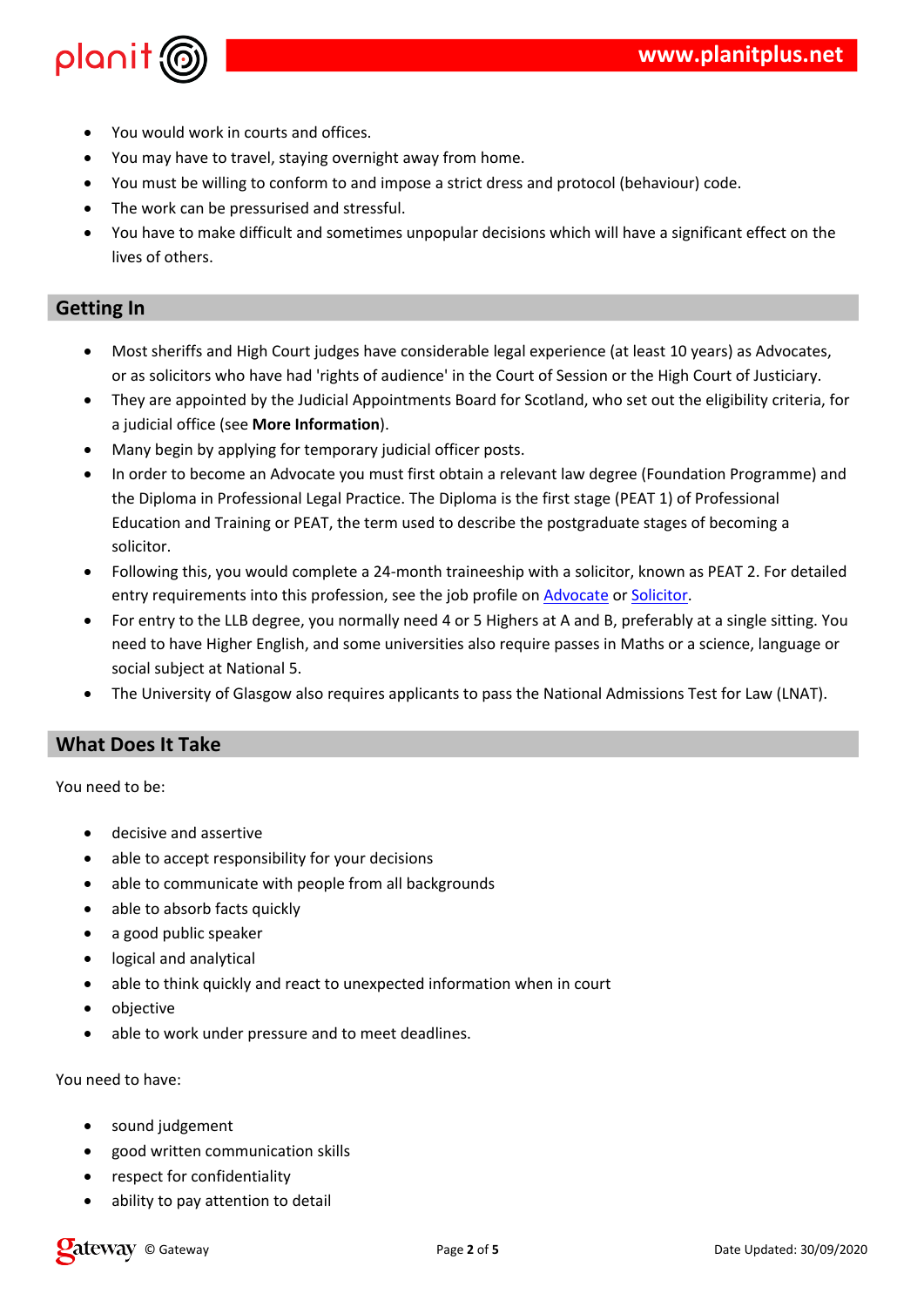$\qquad \qquad \vdots \qquad \qquad \text{8}$ 

| $^\text{\textregistered}$ |                                                                                                                                                                                                             |                                                                                                                                                                                                                                                                                                                                                                                                                                                                                                                                                                                                                                  | $$B\%$ $1$ $($ $8$                        |                                                             |                                                        |
|---------------------------|-------------------------------------------------------------------------------------------------------------------------------------------------------------------------------------------------------------|----------------------------------------------------------------------------------------------------------------------------------------------------------------------------------------------------------------------------------------------------------------------------------------------------------------------------------------------------------------------------------------------------------------------------------------------------------------------------------------------------------------------------------------------------------------------------------------------------------------------------------|-------------------------------------------|-------------------------------------------------------------|--------------------------------------------------------|
|                           | $\pm 1$                                                                                                                                                                                                     | $\boldsymbol{\mathsf{S}}$                                                                                                                                                                                                                                                                                                                                                                                                                                                                                                                                                                                                        | $\overline{(\ }$<br>5 %                   | $8^*$<br>$\mathbf{I}$<br>$\&$                               | $\mathbf{I}$                                           |
|                           | $\%$                                                                                                                                                                                                        |                                                                                                                                                                                                                                                                                                                                                                                                                                                                                                                                                                                                                                  |                                           |                                                             |                                                        |
|                           | $\overline{(\ }$<br>$\mathbf{I}$<br>49<br>B<br>$\mathbb{R}^n$ . The set<br>$\overline{4}$<br>$\mathbb{E}[\mathcal{E}_{\mathcal{A}}]$<br>$\mathbf{I}$<br>$\overline{4}$<br>1)<br>$\sim$ $\sim$ $\sim$ $\sim$ | $\begin{array}{ccc} \begin{array}{ccc} \end{array} & \begin{array}{ccc} \end{array} & \begin{array}{ccc} \end{array} & \begin{array}{ccc} \end{array} & \begin{array}{ccc} \end{array} & \begin{array}{ccc} \end{array} & \begin{array}{ccc} \end{array} & \begin{array}{ccc} \end{array} & \begin{array}{ccc} \end{array} & \begin{array}{ccc} \end{array} & \begin{array}{ccc} \end{array} & \begin{array}{ccc} \end{array} & \begin{array}{ccc} \end{array} & \begin{array}{ccc} \end{array} & \begin{array}{ccc} \end{array} & \begin{array}{ccc} \end{array} & \begin{array}{$<br>$\%$ B<br>$\%$ #<br>$\&$<br>$\mathcal{L}$ | $+$ $-$<br>$\%$<br>$\overline{a}$         | $\overline{(}$<br>%<br>$\mathbf{I}$<br>$!$ ( $!$ ) \$<br>/8 | > 4<br>$<$ &<br>$\ddot{\phantom{a}}$<br>$\blacksquare$ |
| $\mathbf{u}$              | Ţ                                                                                                                                                                                                           |                                                                                                                                                                                                                                                                                                                                                                                                                                                                                                                                                                                                                                  |                                           |                                                             |                                                        |
| $\overline{2}$            | <b>Controller</b><br>$\mathbf{I}$<br>$\&$<br>2                                                                                                                                                              | $\%$<br>$\mathcal{L}(\mathcal{L})$ and $\mathcal{L}(\mathcal{L})$ . In the $\mathcal{L}(\mathcal{L})$                                                                                                                                                                                                                                                                                                                                                                                                                                                                                                                            | $\, \, \raisebox{12pt}{$\scriptstyle \$}$ | $\%$                                                        |                                                        |
|                           |                                                                                                                                                                                                             |                                                                                                                                                                                                                                                                                                                                                                                                                                                                                                                                                                                                                                  |                                           |                                                             |                                                        |
| &<br>*<br>0 !<br>E %<br>* |                                                                                                                                                                                                             |                                                                                                                                                                                                                                                                                                                                                                                                                                                                                                                                                                                                                                  |                                           |                                                             |                                                        |
| $E_*$<br>$\%$             | 8 A \$<br>D<br>$\overline{a}$                                                                                                                                                                               | $8 \t 8 \t +$                                                                                                                                                                                                                                                                                                                                                                                                                                                                                                                                                                                                                    | $1 \quad 1$                               |                                                             |                                                        |
|                           | )<br>* + + , $\frac{1}{2}$<br>$\frac{1}{2}$<br>0! D & & #<br>E % & & & #<br>E % - /& \$ % & & #<br>* D \$ %<br><b>@</b> % # & % # & ! * . (<br>$\begin{array}{ccc} & & \\ \ast & & \\ & & \end{array}$      | $\overline{a}$                                                                                                                                                                                                                                                                                                                                                                                                                                                                                                                                                                                                                   |                                           |                                                             |                                                        |
|                           | * $+ + 888$<br>0! B D & & #<br>E % & & & #<br>$D()$ *( %                                                                                                                                                    |                                                                                                                                                                                                                                                                                                                                                                                                                                                                                                                                                                                                                                  |                                           |                                                             |                                                        |
| E %                       | * $++;$ $++$ :<br>8 \$ # 8 !                                                                                                                                                                                |                                                                                                                                                                                                                                                                                                                                                                                                                                                                                                                                                                                                                                  |                                           |                                                             |                                                        |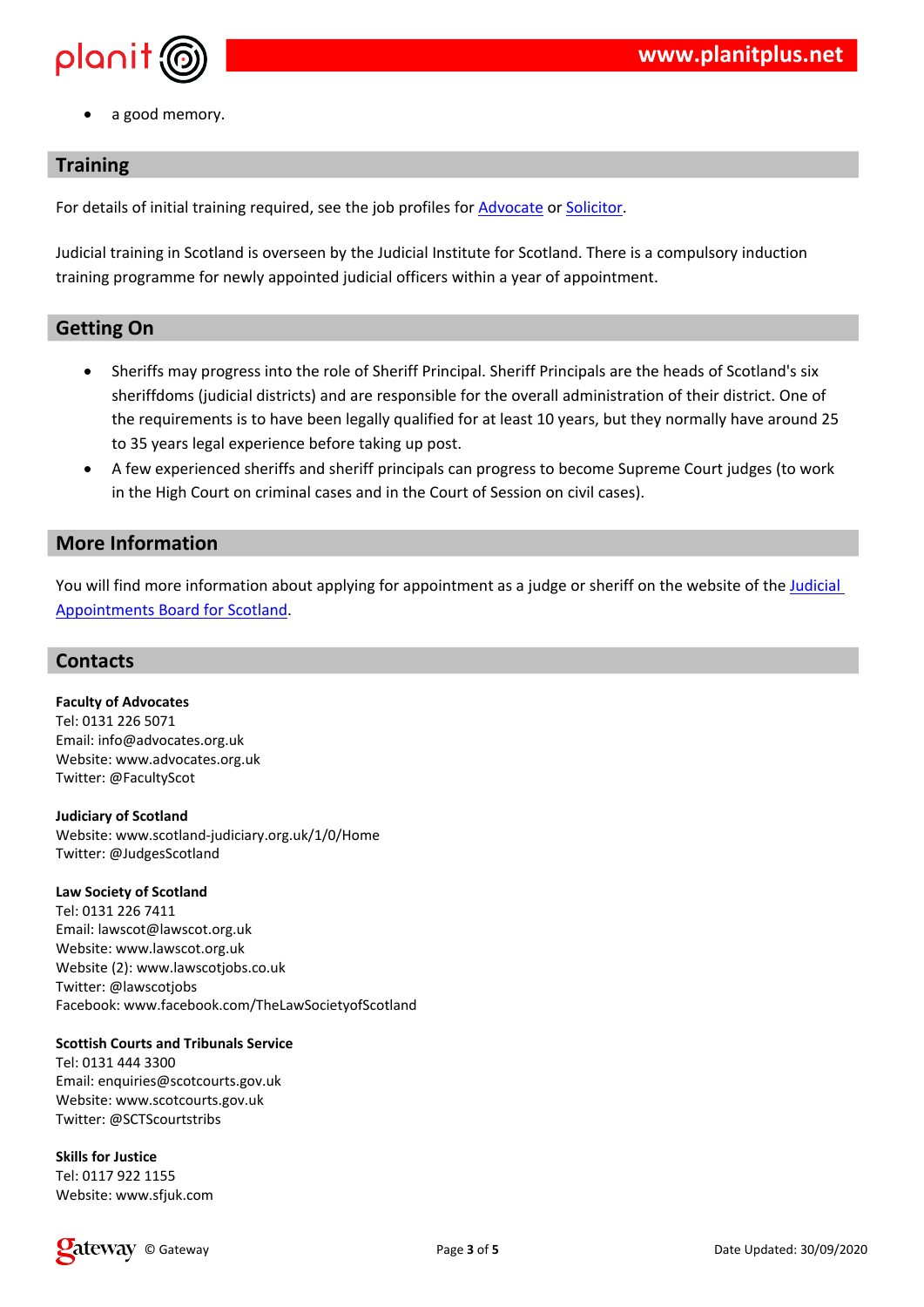

Twitter: @Skills\_Justice Facebook: www.facebook.com/skillsforjustice